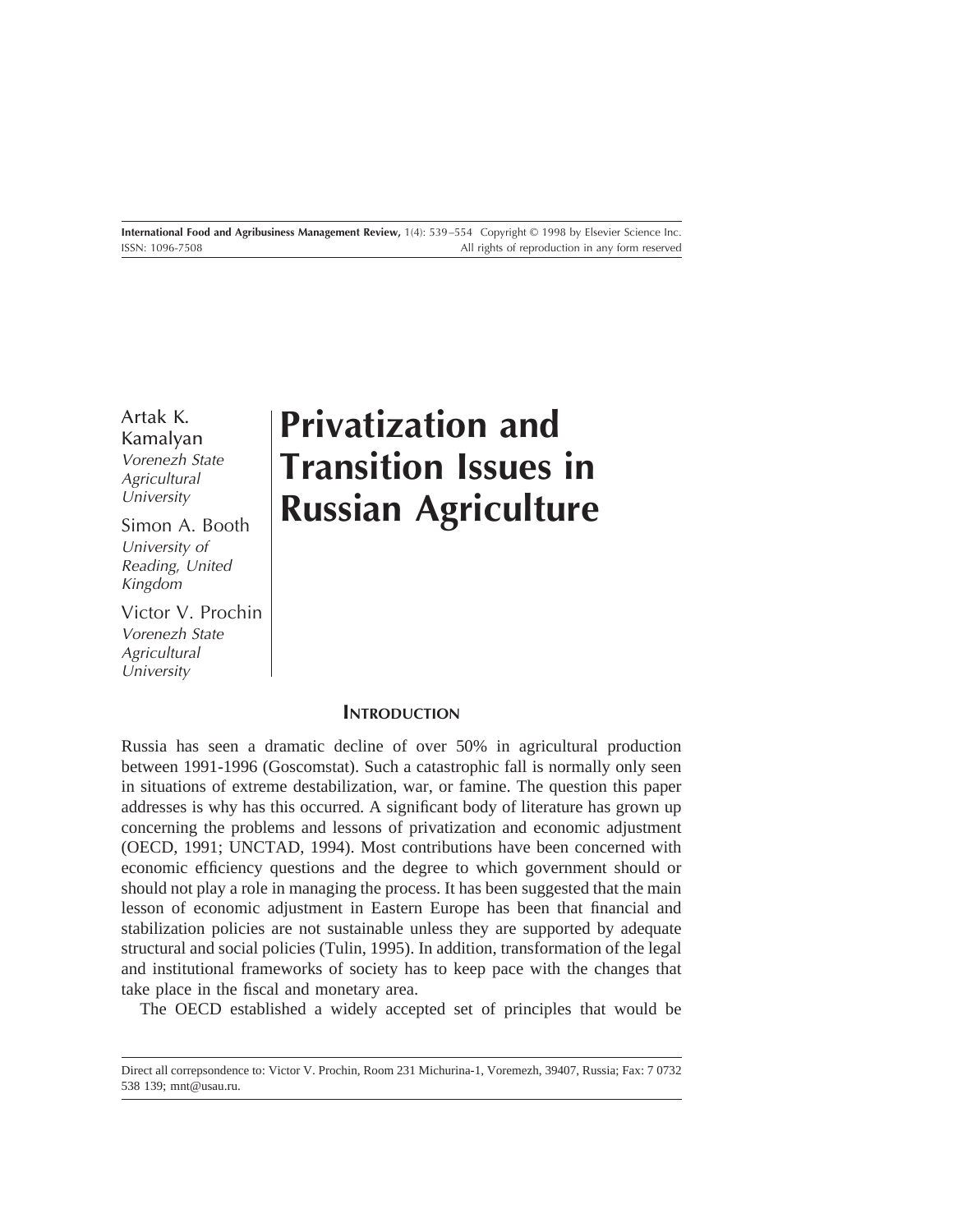#### 540 International Food and Agribusiness Management Review Vol. 1/No. 4/1998

required in order for planned economies to be able to transform to market economies. To measure the progress towards effective transition we use their set of simple measures (Dhanji et al, 1991). We have grouped these into three main dimensions and we examine the areas that are relevant to the agricultural economy:

*Monetary and fiscal measures:*

1. The effect of monetary stabilization in the agricultural sector. This includes a comparison of industrial with agricultural production and their consequences in agriculture upon yields and the need for imports.

#### *Institutional measures:*

- 1. The changing legal environment.
- 2. The effects of privatization.
- 3. The effect of inflation and changing terms of trade.
- 4. Capital investment including equipment.
- 5. Physical infrastructure including transport, distribution and marketing channels.

*Systemic, supporting, and cultural measures:*

- 1. Management education and training.
- 2. Changes in the business environment. The informal economy.

It would be difficult to make an accurate assessment on each of these measures. It is not the intention of this paper to examine the details of the macro economic changes, which has been done by other authors (Sachs, 1995) nor to provide a economic critique which has been done elsewhere (Yavlinsky and Braguinsky, 1994). Instead, we examine the reform process to see how effective it has been at the macro and micro level. The measures above provide us with a useful general perspective.

First, we consider in general macro terms the monetary and fiscal measures in terms of their impact in the agricultural sector. Second, we evaluate the success of institutional measures to provide for a new legal system, enforce property rights, ensure competition, and the mobility of capital and labor. Third, we assess key support and cultural measures, such as the predictability of the business environment, the restoration of public morality, business ethics the critical dimension of psychological mind set required for marketization. However, these dimensions must be seen within the context of the political changes that have also taken place during the same period.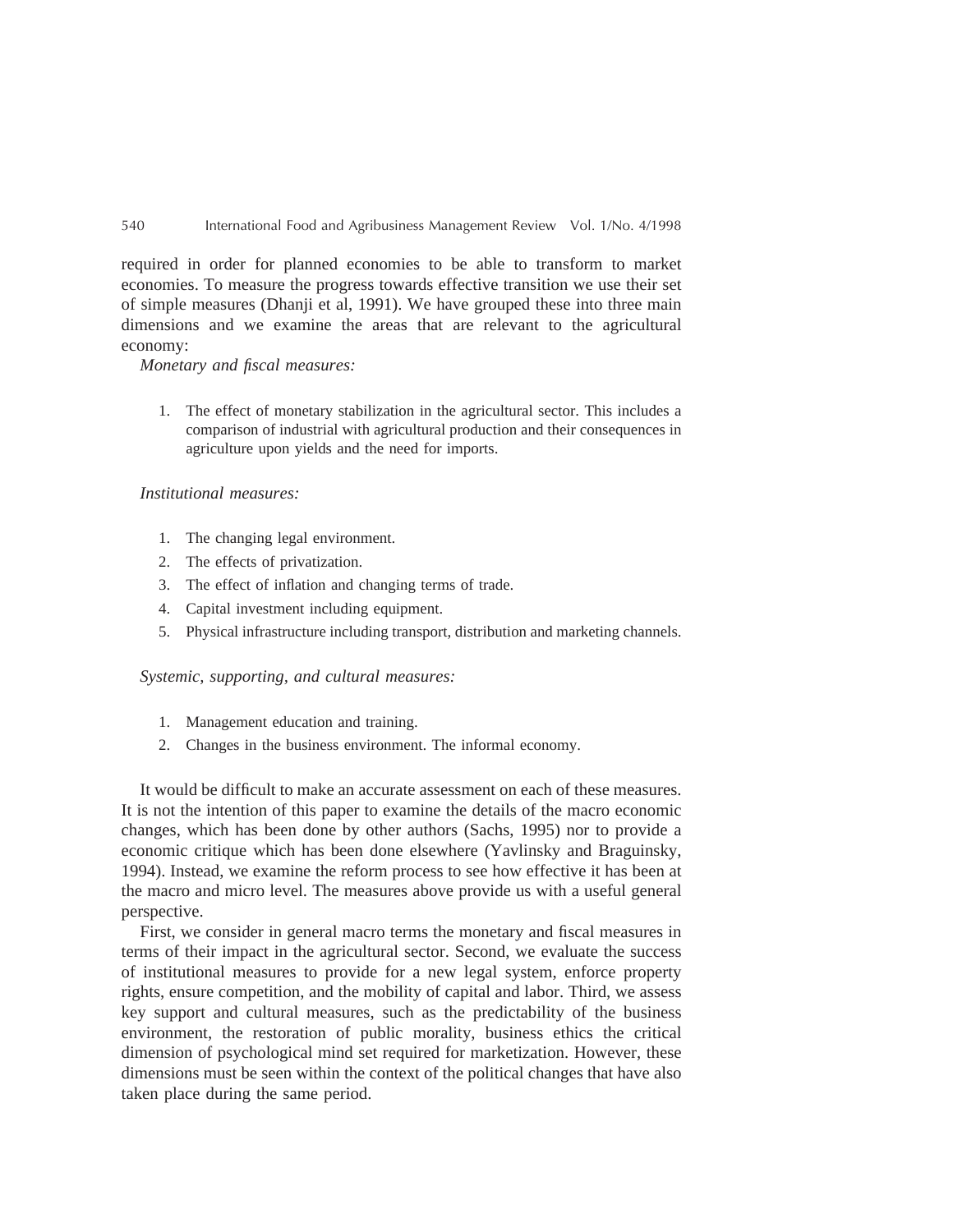## **MONETARY AND FISCAL STABILIZATION**

Has stabilization been achieved in the agricultural sector?

The first set of measures would be considered by many as the most important. If fiscal and monetary stabilization had been successful, economic adjustment would automatically follow.

It is clear from the evidence that economic stabilization had not been achieved by 1997 either in terms of the normal macro economic indicators, or in critical sectors such as agriculture. Average incomes had declined. Some commentators have suggested that the situation was intolerable and that the Russian government should have taken a positive interventionist approach to impose macro economic stability and create reliable institutions. Others suggested that government did not have the resources, motivation or power to take on the positive role suggested. They argued that there was no point in trying to restore elements of steering that were characteristic of a planned economy which had signficantly failed in its objectives (Nellis, 1995). The fear was that the imposition of strong government would mean a prolongation of economic and social misery, the entrenchment of rent seeking, anti market forces, further suboptimization of growth (Nellis, 1995). That leading advisors of the government such as Sachs suggested that the failure to achieve stabilization in Russia by 1995 was due to a lack of application of the market policy measures he advocated, not by a failure of those measures. Even in 1995, he still held to the view that what has become known as shock therapy was the most effective way to deal with the problems identified.

Basic economic conditions did not look good in the early 1990s. There was still a need to use foreign currency to buy in basic foodstuffs which Russia itself might have been able to provide for (in 1997, Russia imported 60% of its milk, 28% of its meat, 33% of its oil, etc.). The cost of such staple food imports was a significant drain to the public purse, amounting in one year to over \$13 billion.

There is some evidence to support Sachs' view that government has failed to push through market reforms vigorously enough. In 1993, for example, subsidies to the agricultural sector still amounted to about 5% of Russia's GDP. In comparison, in the USA only 0.2% of GDP was spent on agricultural subsidies and the corresponding figure for the European Community was 1% (Bobyliv and Libert, 1994). This support included exemption of new farms from many taxes. They also benefited from state subsidies for heating, natural gas, and other types of fuel such as coal.

Together with this failure to push through the shock therapy approach, however, there was a continued decline in output in the agricultural sector. Total grain production in 1996 was 59.8 million metric tonnes (mmt), 40, 5% less then in 1992. Sugar beet output fell even more sharply, by 43.3% to just 14.2 mmt. The livestock sector continued to contract in 1996, with meat production down 15, 1 % and milk production down 16,2% (Goscomstat, 1997). Farmers have been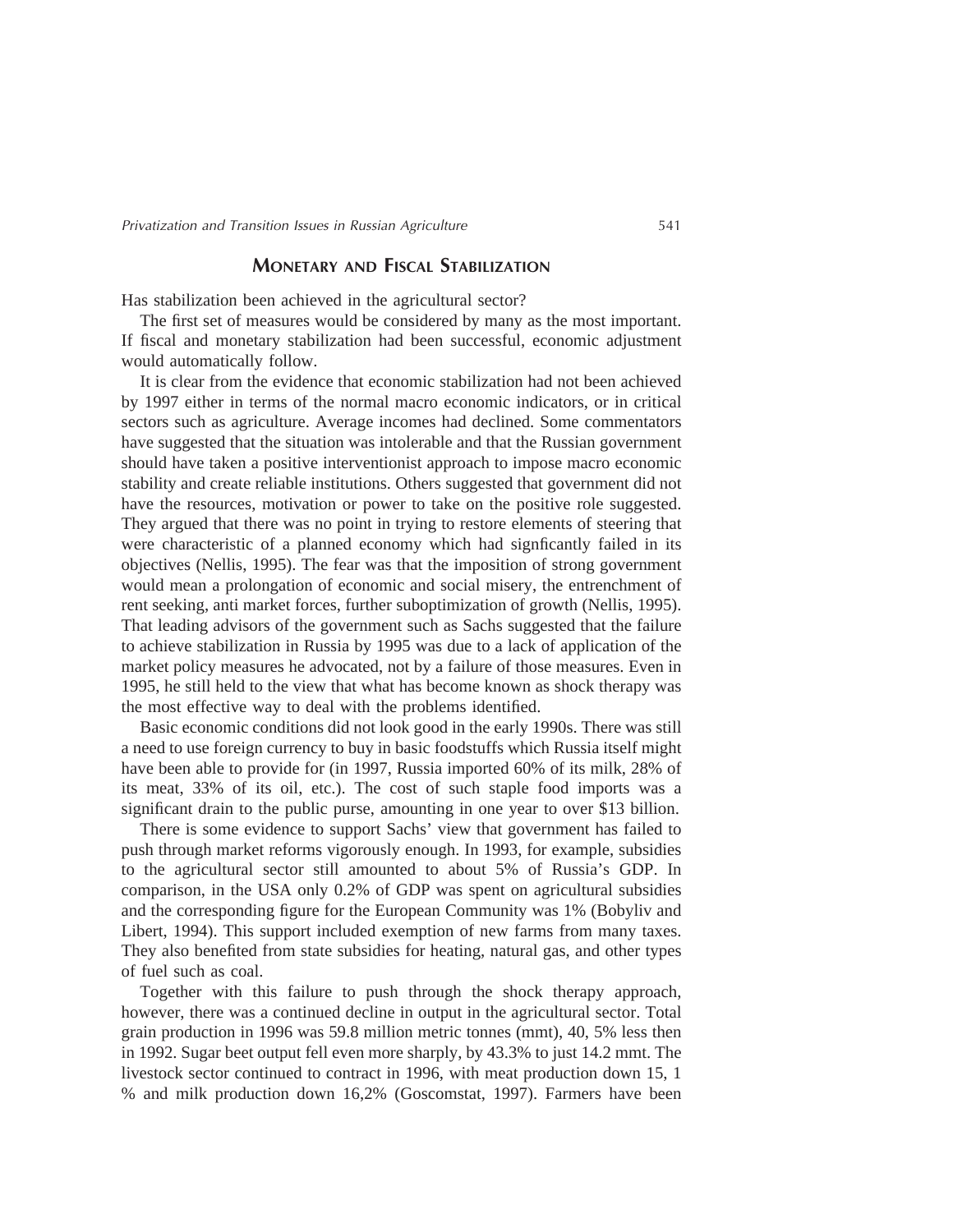|      | $(70$ Change, year on year |                       |                          |  |  |
|------|----------------------------|-----------------------|--------------------------|--|--|
|      | <b>GDP</b>                 | Industrial Production | Agricultural Production* |  |  |
| 1991 | $-13$                      | -8                    | $-9.3$                   |  |  |
| 1992 | $-19$                      | $-18.8$               | $-17.8$                  |  |  |
| 1993 | $-12$                      | $-6$                  | $-9.2$                   |  |  |
| 1994 | $-15$                      | $-21$                 | $-13.5$                  |  |  |
| 1995 | $-3$                       | -6                    | $-3.5$                   |  |  |

**Table 1.** Economic Depression in Russia, 1991–1997  $(0)$  Change year on year)

squeezed by the government. Regulated prices for outputs and increases in input prices have led to a liquidity crisis and low profitability. The result has been effective destocking, increased debt and reduced investment, output and innovation.

The effect of the lack of stabilization and of continuing depression has been devastating in a variety of ways. One indicator of the lack of positive change has been the failure of the agricultural sector to improve its performance. The two tables below show graphically how change from a planned economy to a market economy has not led so far to improvements in performance. Indeed, although the cumulative decline in industrial production is slightly more than in agriculture, the reality is that decline in agriculture is of greater significance. First, this is because in agriculture, recovery cannot be achieved overnight. The manufacturing industry could recover within one or two years from poor sales. In agriculture, however, losses in one year can only be made up over the next five or six years. Second, the effect of the decline in agriculture is seen immediately in the lack of food available and in the need to import more from abroad. The example of two key staple products shows this. If we look at grain and milk yields, we can see that the effect of the lack of monetary and fiscal stability has led, directly or indirectly, to a significant decline.

To conclude the brief assessment of the monetary and fiscal dimension, it can be suggested that the reform program has had an identifiable negative impact. One important consequence of this was the accelerated development of the informal economy both at the enterprise level and by individuals as a substitute for

| , extra that extract product pressure that is a set of the set of the set of the set of the set of the set of |        |       |  |  |
|---------------------------------------------------------------------------------------------------------------|--------|-------|--|--|
|                                                                                                               | Russia | USA   |  |  |
| 1991                                                                                                          | 25.67  | 68.19 |  |  |
| 1992                                                                                                          | 23.32  | 70.61 |  |  |
| 1993                                                                                                          | 23.28  | 71.22 |  |  |
| 1994                                                                                                          | 21.62  | 73.37 |  |  |
| 1995                                                                                                          | 21.53  | 74.54 |  |  |
| 1996                                                                                                          | 21.44  | 74.86 |  |  |

**Table 2.** Comparative Milk Yields 1991–1996 (Centi litres per year per Cow)

Poccuŭckuŭ cmamucmuukuŭe: Cmam. cb. Fockomcmam Poccuu., M: 1997. Tabruua. 11.38 Agricultural Statistics 1998, US Government Printing Office, Washington: 1998. Table 8-11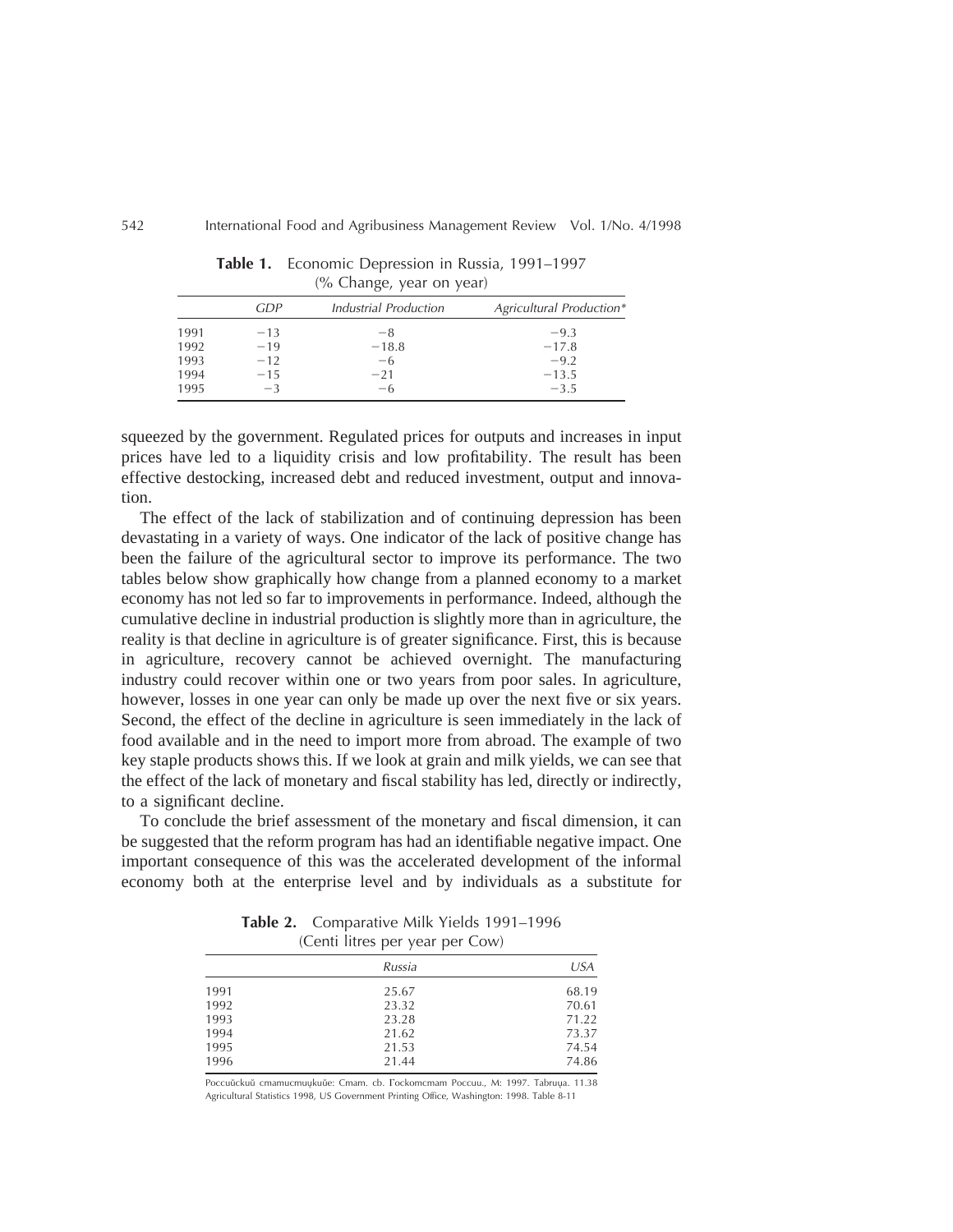| Kilograms per Hectare 1991–1996 |        |      |  |  |
|---------------------------------|--------|------|--|--|
|                                 | Russia | USA  |  |  |
| 1991                            | 28.1   | 85.7 |  |  |
| 1992                            | 26.1   | 94.5 |  |  |
| 1993                            | 25.9   | 99.3 |  |  |
| 1994                            | 22.1   | 99.3 |  |  |
| 1995                            | 16.9   | 93.1 |  |  |
| 1996                            | 17.9   | 91.8 |  |  |

**Table 3.** Comparative Wheat Yields Centi- $H = 1991, 1996$ 

Poccuŭckuŭ cmamucmuukuŭe: Cmam. cb. Fockomcmam Poccuu., M: 1997. Tabruua. 11.25 Agricultural Statistics 1998, US Government Printing Office, Washington: 1998. Table 1-3

economic activity in the formal economy. A second consequence was the inability by enterprises to plan for the medium term. This meant that it was difficult to accumulate investment for the future, resulting in continuing decline in output and yields. Overall the main conclusion that can be drawn from the indicators available covering the monetary and fiscal dimension is that cumulatively the agricultural sector had by 1997 reached a critical point of crisis.

## **INSTITUTIONAL MEASURES**

Assessing the success of the institutional measures to push through and regulate reform in the early 1990s is not an easy task. Many laws and directives were passed, but many of them appear to have had little short term effect in triggering economic change. We outline the major legal changes affecting agriculture and assess their impact.

## **Changes in the Legal Environment**

On what might be considered the most important measure, it could be claimed that the government were very successful. By early 1995, only about 15% of land remained in the hands of the state. Legal changes have allowed the development of private enterprise which has resulted in fundamental legal changes in agriculture. In the former Soviet Union, agriculture was based on large-scale collective and state farms cultivating state-owned land. There were two types of ownership. Social ownership was dominant in the industrial sector. Collective ownership was dominant in the agricultural sector. The non-land assets of collective and state farms including agricultural buildings, glasshouses, livestock, machinery and other farm equipment were distributed to former employees after 1990.

Approximately 110 legal documents have been enacted since 1990 at the federal level to form the legal basis for agricultural reform. Options for farm registration included collective and individual forms of organization (Brooks and Lerman, 1994). The three main new legal forms of organization are the following: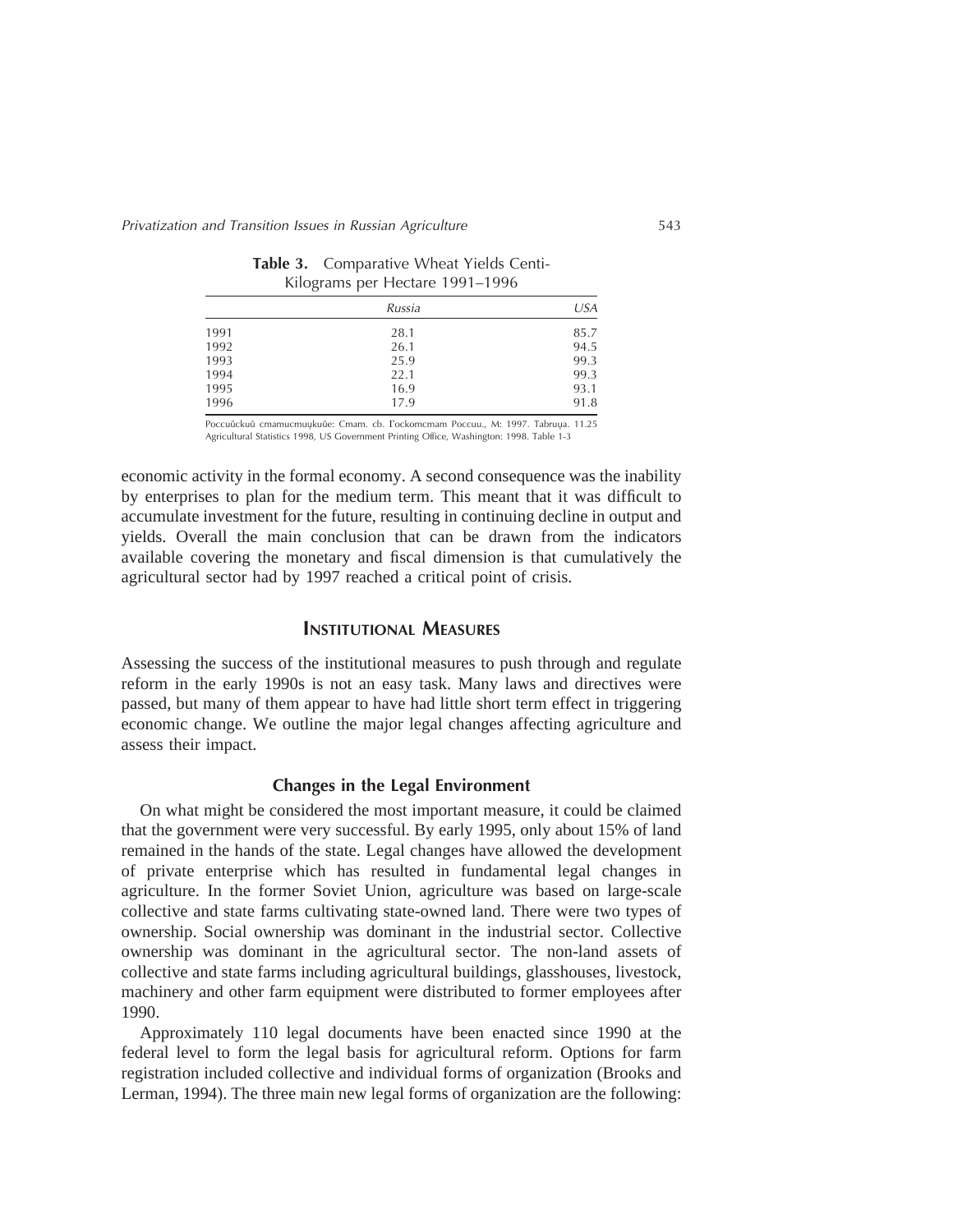#### 544 International Food and Agribusiness Management Review Vol. 1/No. 4/1998

- a. Limited-liability companies, partnership, in which land and asset shares go to the founders who work on the farm.
- b. Joint-stock companies, a form similar to the limited-liability partnership, except that stock certificates are issued to owners according to the value of their land and asset shares.
- c. Agriculture co-operatives, these enterprises are established on the basis of land and assets shares of members of the former collective farm, and in general members work on the farm.

As an individual form of organization, private peasant or farmers farms provide an alternative to collective forms of organization. They are farms based on privately owned land and established in many cases by individuals who left their collective or state farms and their land and asset shares. Peasant farms may form a local association of peasant farms (Brooks and Lerman, 1994). This is a kind of production or service co-operative, the members of which in theory should all be registered private farmers.

Despite all these changes aimed at creating a new legal system which clearly enshrined and enforced property rights and privatized enterprises, the state has failed to carry through the reforms to provide a meaningful positive change. The main problem with the legal changes of ownership that occurred after 1991 was that although private ownership was permitted and enacted, the reality was that there was no market in land. This was partly due to the fact that there were no agreed systems or procedures for the valuation of land, and partly due to fact that land is not recognized as a collateral asset. The consequence of this is that there has been almost no active market in land. Until a market develops inefficiency in the use of land is inevitable.

International experience indicates that collective forms of agricultural production tend to be less efficient than most forms of private farming (Schmitt, 1993). In Russia in 1991, for example, 72% of the 34 million tonnes potato crop was grown by the private sector, and the yield on private holdings was 23% higher than on state and collective farms (Pockney, 1993).

## **The Effects of Privatization**

Approximately 10.6% of collective and state farms are registered in their previous status. A small number chose to reorganize as Joint-Stock Companies. Among farms that reorganized, the most common form chosen was as a Limited-Liability Company (85% of new registrations).

The differences among these different forms of organization are not always clear. Thus, collective farms often changed their name to agricultural producers co-operative or limited liability company in the revised charter, without any other change of substance. Farm enterprises often decided to reorganize as whole entities without dismantling the collective structure and with virtually no change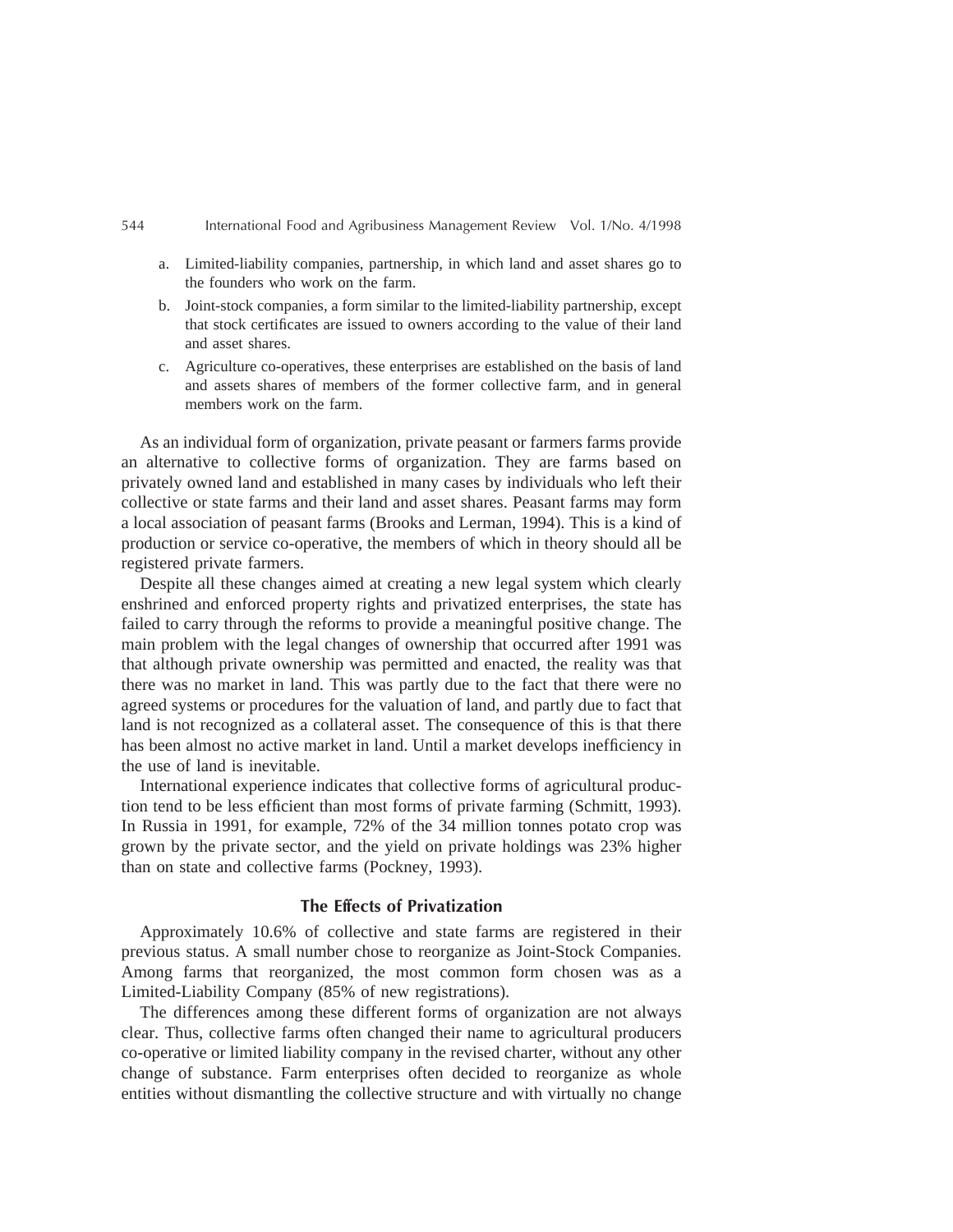in operating and management systems. Five years after the transformation began collective production on privately owned land remains the dominant organizational form in Russia. The reason for this was that as an organizational form it was by far the easiest way in the light of the lack of capital and land available to the individual. In addition individuals had been brought up with a collective mind set, it was rare for individuals to have the skills and education to be able to organize and manage a farm independently.

This situation is not much different from that found in other countries in Eastern and Central Europe. For example, in Hungary, a majority of co-operative members decided to stay in a cooperative framework after receiving ownership rights to land (Trandafilov and Ivankva-Gidikova, 1993). In Romania, 58% of privatized land is cultivated in informal peasant associations (Gavrilescu, 1993). Even peasant farms, which traditionally had been a significant source of food, had become less efficient due to the system for privatization. In January, 1997, for example, the 278,600 peasant farms covered about 4-5% of all agricultural land. Despite this, farm size was about 60-75% less than that considered necessary for efficient operation. The average size of peasant farms in January, 1997 was 44 hectares. The problem was that limits were set on the size of peasant farms by the Republics or Oblasts. It was very difficult for peasants to obtain greater amounts of land. Production on new peasant farms remains marginal but is still relatively important.

The literature on privatization (OECD, 1991) suggests that the process was slow in many East European countries because there was a lack of efficient capital markets, major problems in valuation of assets, a great imbalance of market knowledge, and an unreliable legal system. The results were varied, but two key consequences identified concerned the failure of a change of ownership to affect performance, and what has been called the privatization of the nomenclature (Crane, 1991) , the usurpation of the newly privatized firms by members of the old nomenclature. Other consequences included fraud, problems in tax collection, unemployment and legal disputes.

A further consequence of the lack of appropriate institutional reform was the assumption by economists such as Sachs that a quick drive to a market was possible. In agriculture, the change from hierarchy to market could never be quick or easy. At the micro level of the enterprise, the change planned production based on required quantities from each farm to the farm itself deciding what to produce for what market was a revolution which inevitably would take a minimum of number of years. The change could only take place on the basis of market knowledge of customer demand. This required a knowledge base, education, and expressed demand through communication systems which was not available at the local level. As a result, privatized farms found themselves in an impossible position. This posed a severe problem for economists which has yet to be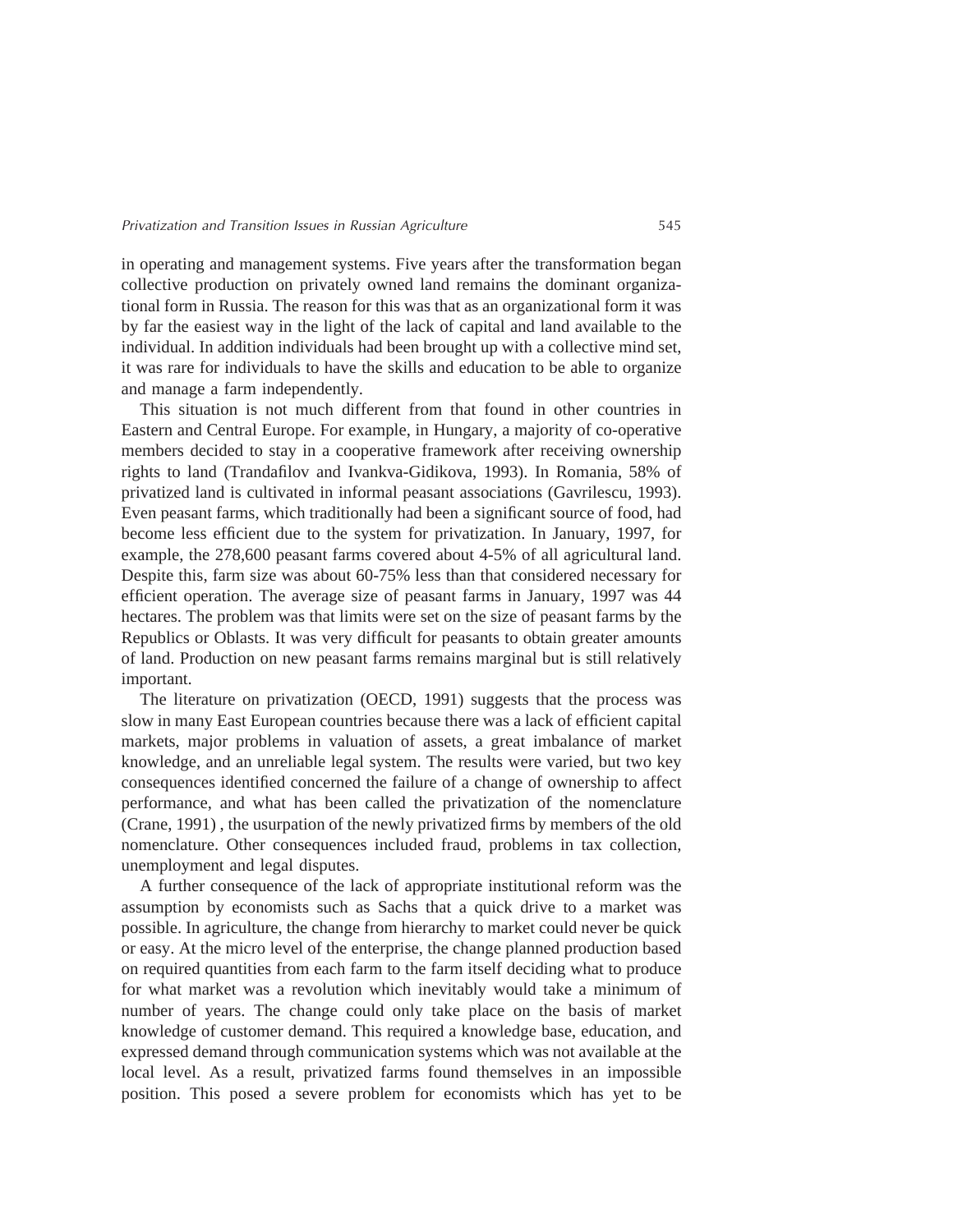resolved. It throws doubt on the usefulness of the notion of shock therapy at least as far as the agricultural sector is concerned as a short term solution.

The effect of inflation and changing terms of trade in the centrally planned economy, such as the terms of trade between town and country were often disadvantageous to the agricultural producer. The situation has not changed. It is very difficult to show the relative disadvantage. One way of doing this is to compare the relative value of equipment to a commodity such as grain. For example, by the end of 1991, the value of a tractor was equal to the value of 267 tonnes of grain. By 1994, the same piece of equipment was equal to the value of 686 tonnes of grain. It thus became relatively more costly for farmers to purchase industrial goods and equipment. Under the planned economy, terms of trade had no real meaning as the state owned enterprises were working with soft budgets. With the advent of the market economy, the situation changed significantly. Enterprises were required, formally, to work on tight terms of trade. In most cases, payment for products was required within fourteen banking days. The reality, however, was that when the state purchased agricultural products the terms of trade were regularly broken as they had no finance cost to pay for the goods. It was quite usual for the state to pay three or four months late than the normal due date.

This created a knock on effect. Farmers required the income in order to buy inputs such as seed, oil, and petrol and to pay wages. Without the major revenues from the state coming on time it became impossible for them to purchase and plant seed at the right time of the year. It also meant that they failed to purchase fertilizer and pesticides in the required amounts to provide for the best possible yields. They also found it difficult to buy adequate amounts of petrol and diesel for tractors and harvesters. All these difficulties arising from the failure of the state to pay for produce led inevitably to lower yields. The failure of the ability of the farms to enforce the contracts with the state led also to a breakdown in trust between them. If the state could not abide by its own regulations, farms felt free to do whatever they could to ensure survival. In addition, employees often did not get paid for months. This led to tension between managers and workers. It also encouraged the development of the informal economy (see below). In order to try to avoid these problems, enterprises sold as much as they could on the free market or the black market for cash.

#### **Capital Investment Including Equipment**

Five years after reform began, there was still an absence of some key institutions, such as an effective banking sector with a reliable payments system. There was no reliable insurance industry able to support the agricultural sector.

These official figures show a significant decrease in capital investment in agriculture in 1996. It would not be a surprise that internal investment was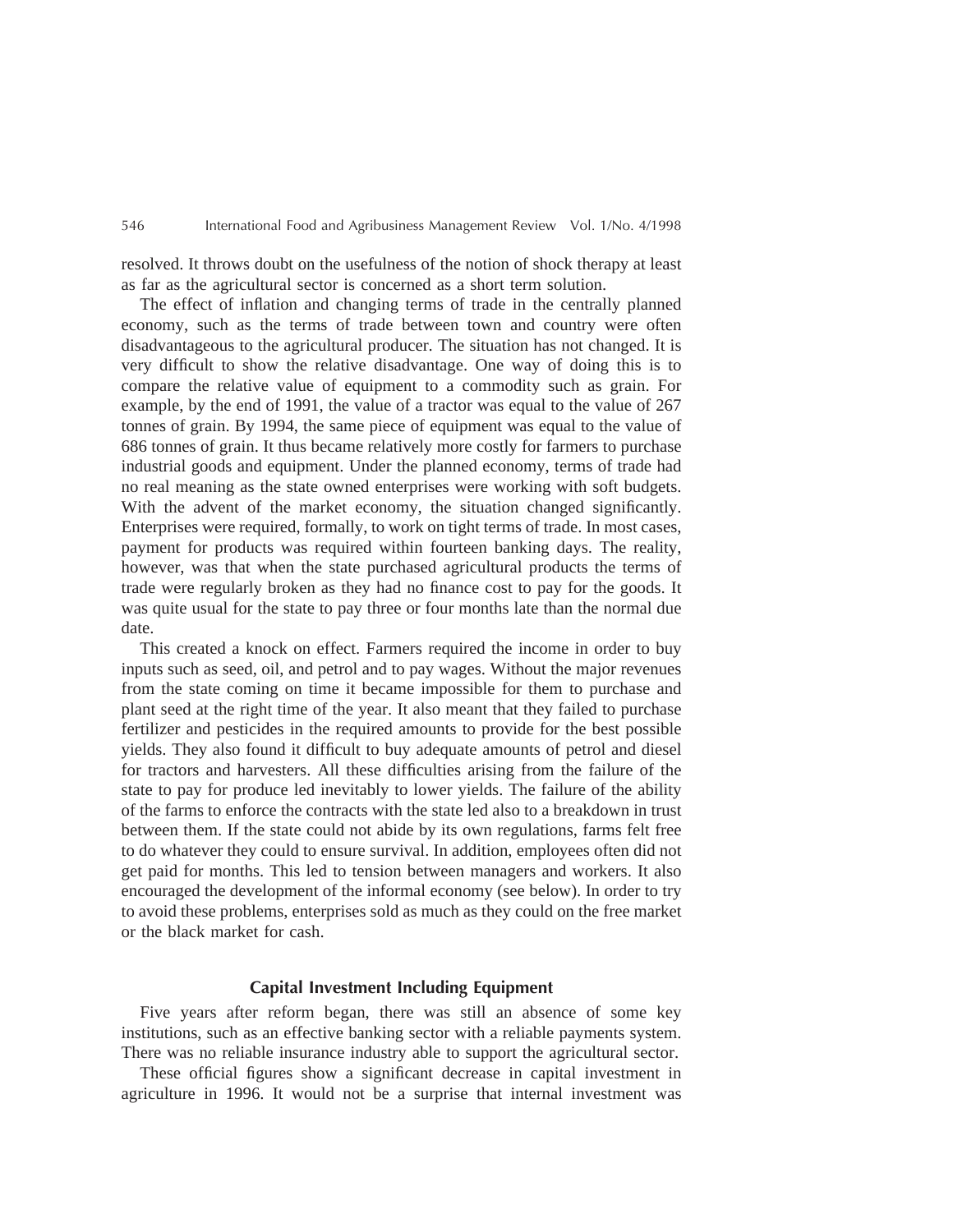

Capital investment in the agriculture of Russia (1990=100)

**Figure 1.** Capital Investment in the Agriculture of Russia (1990)

lacking. It would be expected that if capital was free to invest it would be attracted to those areas of the economy that provided the surest return in the shortest period. Almost by definition, agriculture could not provide a short term return. Credits were required in the late summer by farms to be ready for the planting season, and at the earliest, would be returned to the investor 15 months later. But the problem was that commercial banks usually provided credit for only three months because inflation meant that it was not profitable for them to leave money with farms for over one year. Even if they did, the farms could not pay back the capital and interest payments required which might amount to 60 - 80%. If there had been a market in land, farmers could have mortgaged their land, which might have increased in value along with inflation, but this was not possible because no market existed.

Investment in equipment has often been inappropriate. Equipment manufacturers in the former Soviet Union did not provide products of the type needed by small and peasant farmers because they were oriented to supply large scale equipment for the state and collective farms. Monopoly producers, for example, the Gomelmash factory in Belorus produced a variety of farm equipment. For example, it was the sole producer of self - propelled combine - harvesters. In the early 1990s, it became more difficult to buy from Gomelmash because of the need to buy in foreign currency. Factories in Russia tried to fill the vacuum, but could not meet demand. The XTZ factory in Xarkov, Ukraine produced tractors. This factory also required foreign exchange for their products by 1996, and yet they had not altered their product lines to meet the needs of the new smaller farmers.

The problems of equipment were not only concerned with inappropriate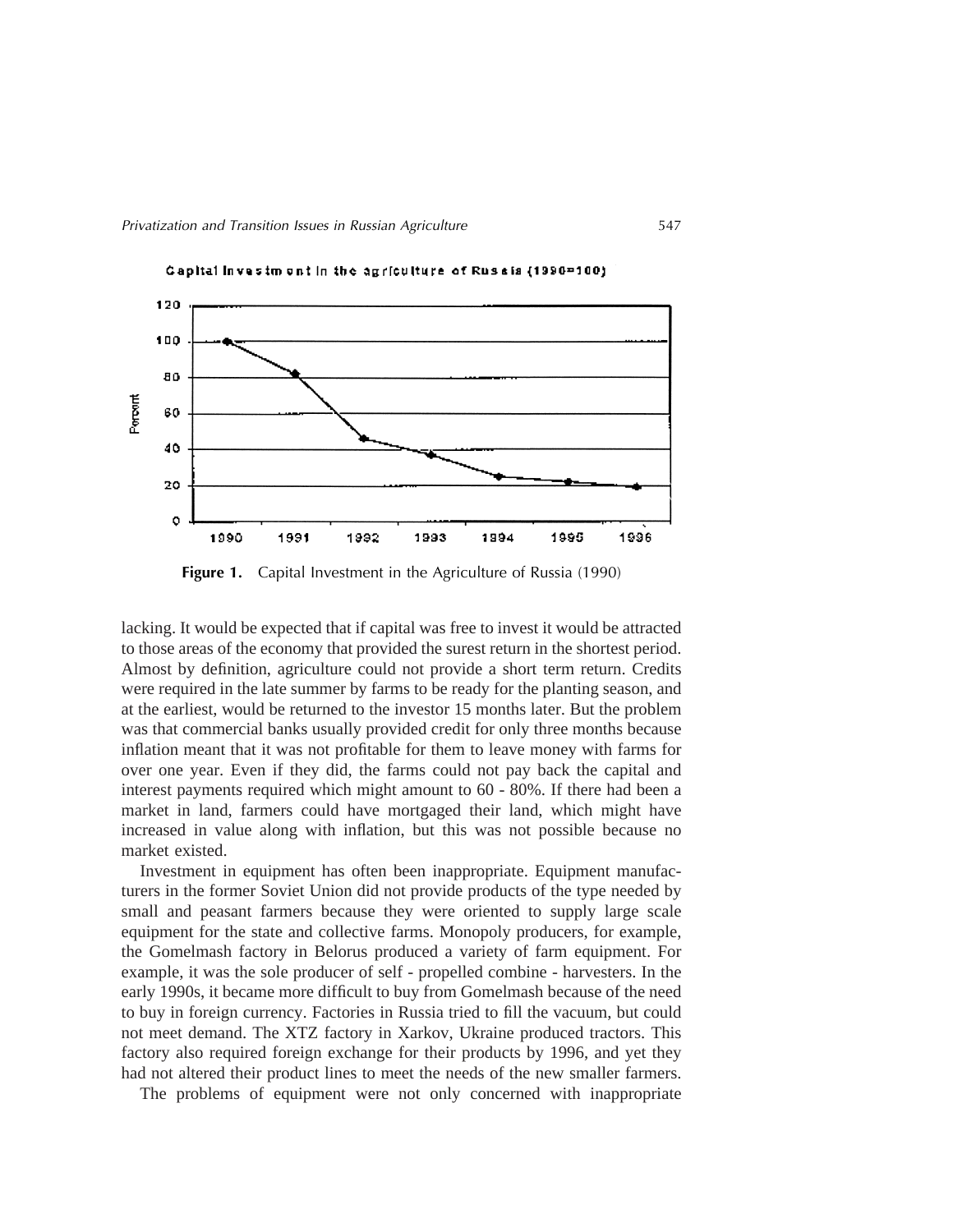equipment, but also with a complete lack of certain equipment. Internationally the comparisons show how Russia by the early 1990s was still well behind other countries in the use of agricultural equipment. For example, in West Germany (because of the intensive nature of individual farming) there were 201 tractors per 1,000 hectares of land, in the USA (which was farmed extensively) there were 34, but in Russia, which was also farmed extensively, there were only 11 tractors per 1,000 hectares of land (Pockley, 1993).

In Russia, the shortage of equipment can lead to critical breakdowns in production. For example, a collective farm may have two combine harvesters which are available for reaping the crop, which must be done in a specific two week period. With most equipment being outdated,there are often breakdowns. The shortage of combine harvesters means that if even one breaks down, the result could be devastating for the farm. No substitute equipment is on hand and significant proportions of the crop could be lost.

At the same time, however, it could be suggested that foreign direct investment could have played a role in agriculture if the conditions were appropriate. The primary reasons for a relative lack of investment was the lack of any accurate market information, a lack of any valuation systems and the absence of the development of a property market.

Other secondary factors included out of date and inefficient production systems and a lack of quality control and assurance. The critical primary factors preventing foreign direct investment have meant that readjustment has been limited.

The creation of accurate market information depends on the development of reliable financial institutions which have the ability to create and enforce contracts. Commentators have been making this point for a number of years (Ellman, 1993). The consequences of delaying the development of independent and stable financial institutions are serious for both enterprises and the state. At its most simple it prevents the development of a climate of trust and confidence throughout the agricultural system. At its worst, it allows the development of a "shadow economy" or an "informal economy" in which the state is likely to be a major loser (Booth and Record, 1995).

## **Physical Infrastructure Including Transport, Distribution, and Marketing Channels**

There will be a continuing need to import a variety of foodstuffs, but the transport and distribution systems are a problem. With the development of independent states in the Baltic, Ukraine, and Georgia, Russia has lost some major ports such as Ismail, Odessa, and Nikolaev in the Ukraine; Lepaja in Latvia; Riga in Lithuania; Novotallinn in Estonia; and Poti in Batumi in Georgia. Most of these had modem port facilities. The only ports remaining open on Russian soil were Murmansk, Archangelsk, Novorossiisk, Vladivostock, and Nakhodka. Novorossi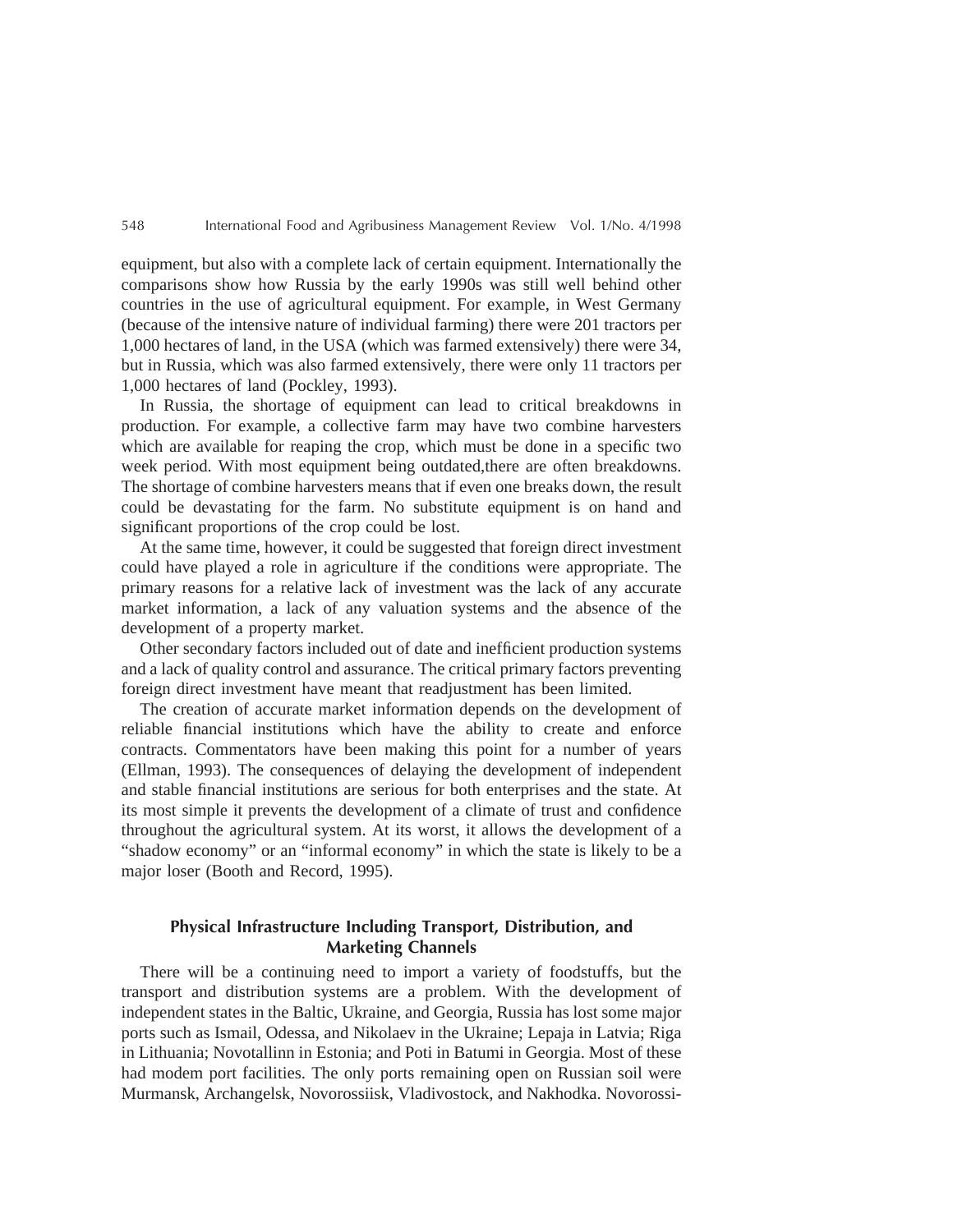isk is the most modern port, but it stands on the Black Sea, and with the uncertain political conditions in the Caucasus, the port has a potentially uncertain future as a main avenue for imports. The ports on the north west coast are more secure but have older facilities. The ports on the Pacific have very limited, older facilities and are linked only by the one rail line that takes over one week to reach Moscow. Kalinigrad has modem facilities, but imports have to go through the Baltic states and Belorus to reach Russia. Russia has the fight to free access, but the political situation is such that there are difficulties.

The need to rely on outdated port facilities leads to the loss of some imports. For example, vegetable and fruit imports have suffered from the lack of adequate refrigeration and warehousing during transhipment. The increase in intensity of use of the remaining ports puts pressure on the maintenance both of port facilities and on the rail and road network. In addition the problem of leakage through criminal activity remains (see below). The overall conclusion is that there is wastage of foreign currency earnings to the degree that everything that has been paid for does not reach the market in Russia. Nobody knows how much is lost. No figures are published. This leads us to suggest that further investigation needs to be undertaken to quantify the costs of such losses.

Practically no independent marketing channels had been created in the first five years of economic transformation. The state still had a virtual monopoly in important respects, owning the grain silo and storage houses, as well as warehouses and refrigeration units for meat, vegetables and fruit. The state still controlled the main transport systems from the regional warehouses to the retailers via the rail and road transport system. Yet because of the increased costs of energy and the inability to maintain these systems the state distribution system frequently broke down. Many of new collective and private farms found great difficulty in selling their perishable products through the state marketing and supply channels. One of the major problems was that the farmers were offered unrealistic prices for their products. The monopolistic structure of the purchasing organizations and the food processing industry largely explained this situation.

Finally, there was a problem in the food processing industry. Even under the planned economy there was relatively low capacity leading to waste. Between 1990-1997, with a continuing lack of investment due to the effects of destabilization, not only was the processing industry less able to do its job, but the standards of processing were insufficient to cater for the specific needs of a market economy. Some consumers wanted high quality products which could have been provided, but were not due to outdated systems. For example, the state system for processing milk did not provide for the production of the varieties of yoghurt that became popular in some cities. This led to the creation of small private businesses and the use of imports to cater for needs which could have been produced by the state system. There was no viable network of rural shops to sell inputs and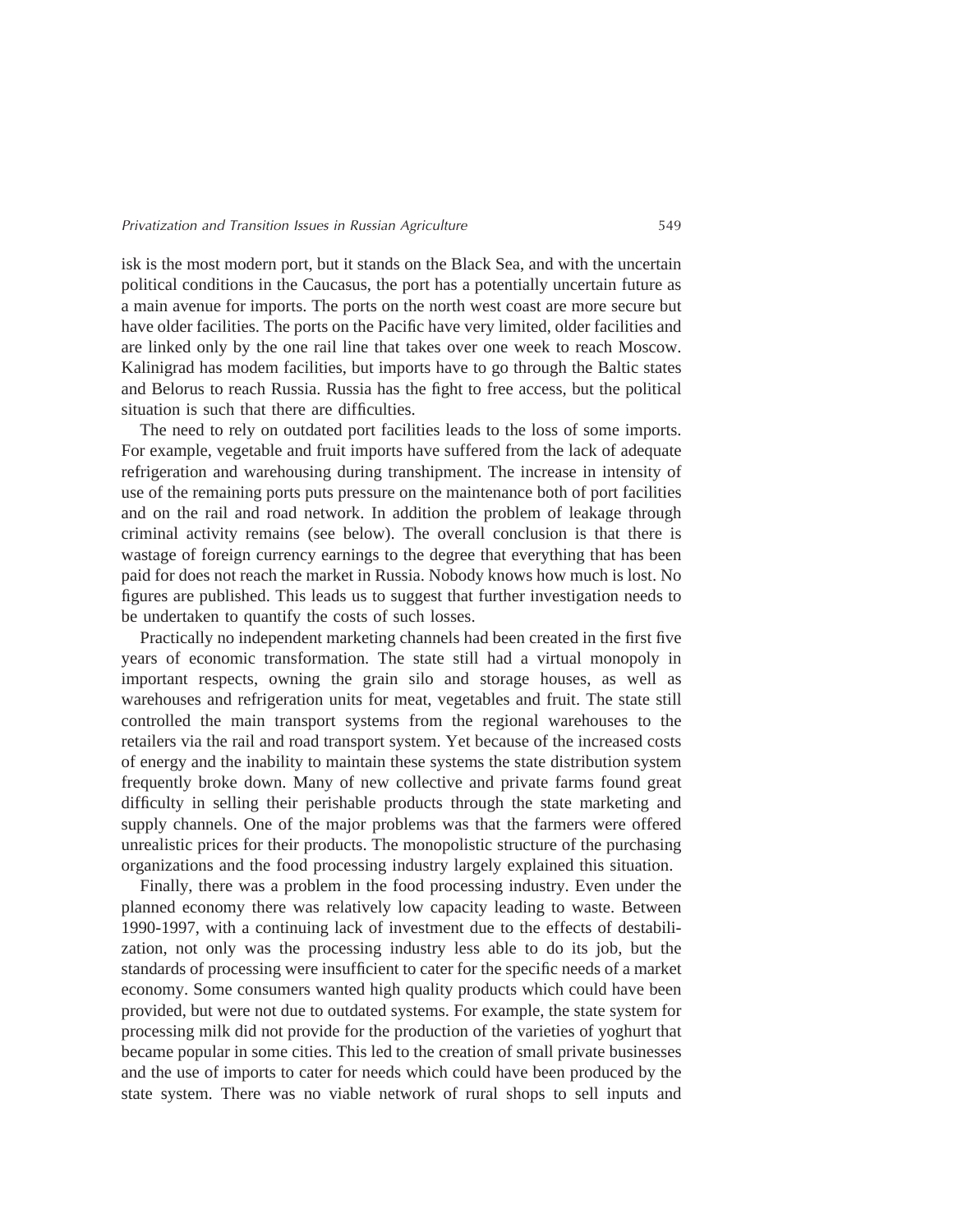implements to private farmers and no system for farm-level purchase or wholesale of agricultural products.

#### **Systemic, Supporting, and Cultural Measures**

The government tried to apply price and wage controls in order to control inflation, but between 1991 - 1997 failed to sustain its policy in the light of strong pressure from critical sectors in industry. It also invited foreign investment, which was initially slow to invest, but by the mid 1990s began to significantly invest in sectors such as the oil and gas industry. The government also provided some subsidies to the agricultural sector to try to secure the existence of collective and state farms (Tulin, 1995) , but this was far below that required to sustain the sector.

#### **Management Education and Training**

A major problem that has been recognized in part, but which has yet to be seriously addressed, is the lack of management education and training for new agricultural enterprises. In the emerging market economy perhaps the greatest need is for a change of "mind set." It has been seen from earlier studies that there is a need for a radical change in the psychological approach to work. Fresh challenges, opportunities to make decisions, and accountability for decisions were absent in the old regime. The need to create a motivated, efficient, and effective workforce may be clear, but cannot be created without education and training. Governmental and international efforts have been established but appear quite inadequate to the size of the problem. Specifically, there is a need for technical knowledge modem operations and processing management, accounting, transport and logistics, and financial and quality management systems. More generally, there is an almost complete lack of marketing managers and a shortage of retail outlets.

New private farms are often established by persons not immediately employed in agriculture. Only about 36% of all private farmers are former members of collective and state farms; the remaining 64% are from the cities, although the Russian law requires that to be eligible for allocation of land they must have some agricultural background or at least training.

#### **Changes in the Business Environment. The Informal Economy**

The average wages of agricultural workers were of the order of \$45 - \$50 per month in 1997. The work is hard and does not provide great individual job satisfaction. The wages are not sufficient to cover the normal costs of family life. The government statistics indicated that for 1997 the essential costs for food per person amounted to about \$76 per month. The question which observers were forced to consider was, "why do people work in agriculture with these condi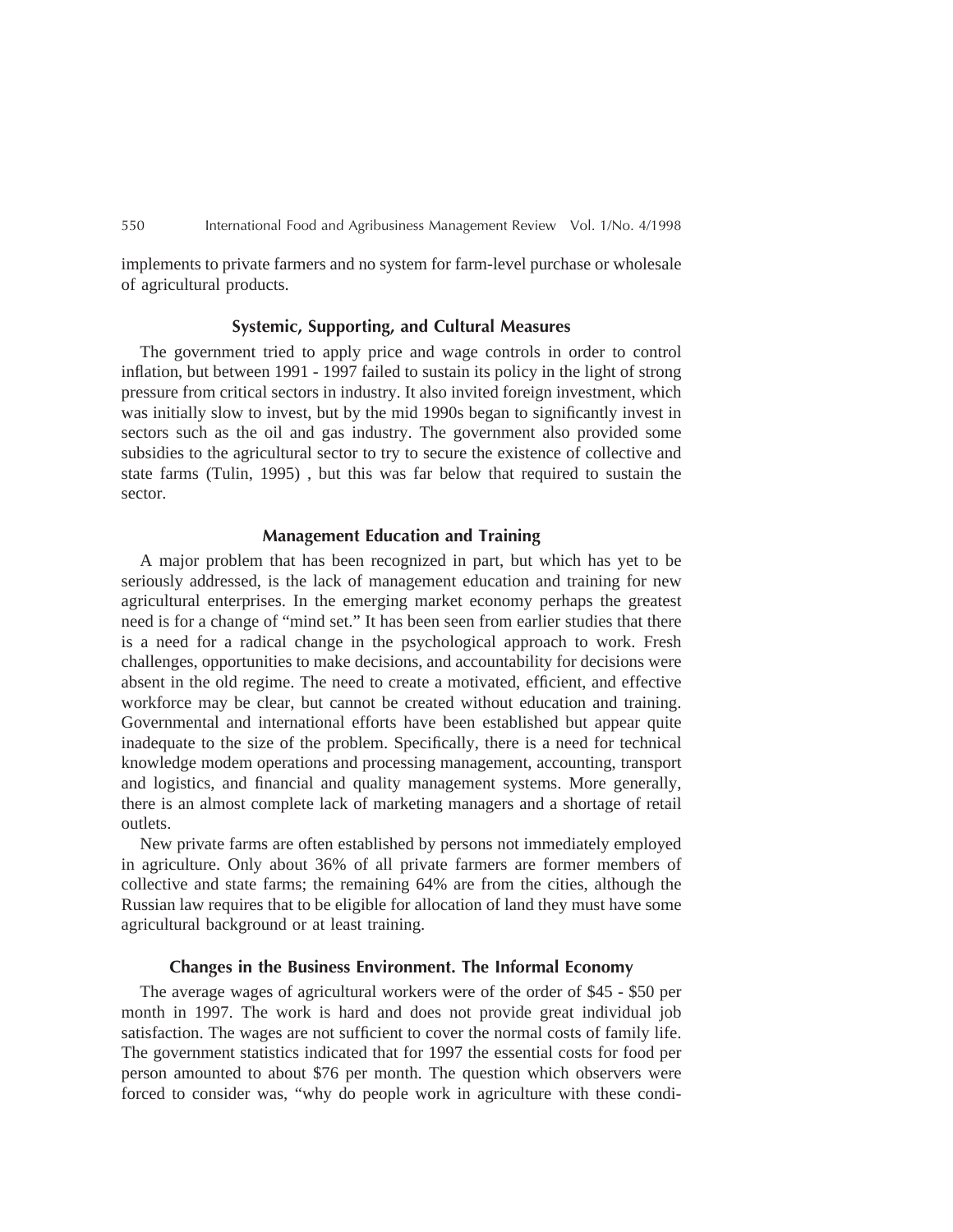tions?" An answer which some may find convincing was that a job in agriculture provided the opportunity for the operation of a significant informal economy, which was also mirrored in most other aspects of the Russian and other East European economies. The reason for remaining in even the lowest paid jobs was that exploitation of the inputs or products could be repatriated to the individual rather than to the enterprise. For large numbers of workers this was an essential form of self payment, especially during times of high monetary inflation.

In many respects, the informal economy mirrors the formal economy but instead of money the currency consists of products and services. Formal market rules are replaced by informal rules which depend for their strength on the commitment and trust of those involved. In some cases, reliance is placed on what might be called by some "self policing" but what the formal institutions of the state would call organized crime. The important point is that the informal economy not only reduces still further the tax take of the state, it also undermines to very basis of market reform, by replacing the notion of independent regulation with regulation by self interested groups.

It would appear that the danger of such consequences had not been sufficiently considered by the economic advisers. Given the inevitable slowness of reform in the agricultural sector it is surprising that the shock therapists had not considered in detail how such effects might have been dealt with. Having allowed the emergence of a vast informal economy by 1997 it could be suggested that rather like Pandora's Box it is likely to be a major task to deal with the distorting effects induced by the informal economy. The difficulty appears to be that measures that have been taken have tended to be specific attempts to deal with the symptoms of the problem.

For example, measures to improve enforcement by police and customs officers have been instituted, but they still have an almost impossible job. What has not been done is to try to search out and begin to deal with the fundamental reasons why the informal economy exists. Detailed academic investigation into this may not be an easy task, but considering the importance of the issue in economic, ethical and political terms, it merits funding. Given the lack of funding in the east it may be that bodies in the west should consider funding studies in this area. Unfortunately most research bodies in the west, such as the EC's ACE programme, are most concerned with short term research which provides solutions to specific problems. Western technical assistance programmes, such as those sponsored by the World Bank, are similarly are oriented to very practical objectives.

## **CONCLUSION**

Some commentators will argue that there is no possibility of returning to a planned economy and as such efforts to drive through the shock therapy approach should be redoubled. However, the economic reforms are by no means certain in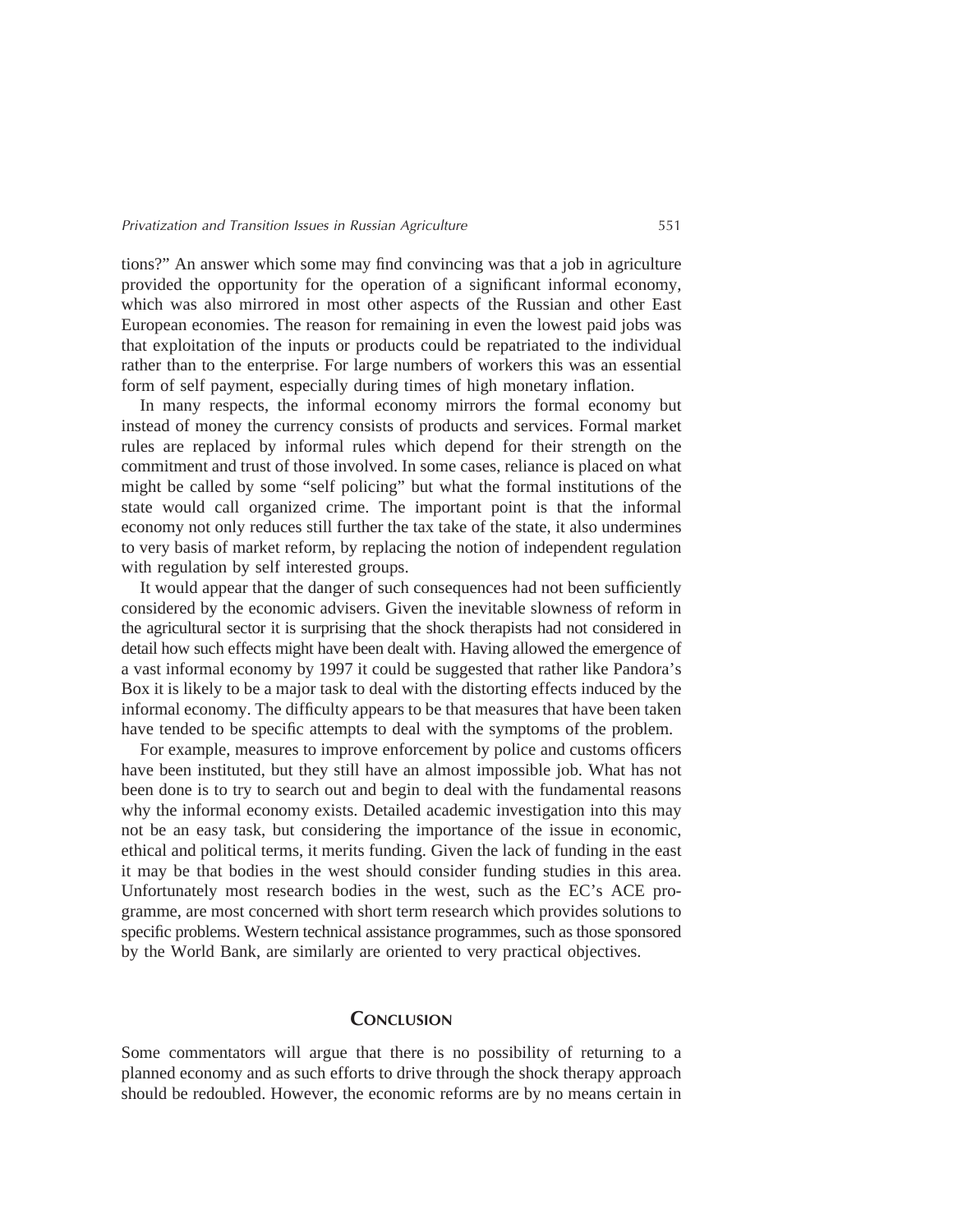Russia. Revanchism is both possible in theory, and advocated by very significant sections of society. Indeed in the elections of December 1995, the Communist Party won a majority of seats in the Duma.

The agricultural question in Russia is at a turning point. If we look again at the four dimensions of adjustment applied to the agricultural sector we can see that on a simple assessment economic adjustment had not been successful between 1990-1997. To conclude, we suggest that on each of them there has been no significant adjustment.

#### **Monetary and Fiscal Measures**

Monetary stabilization had not been achieved by 1997. Control over the money supply may have been partially achieved, but inflation has continued to be a major threat, and there was no effective control over credit. Large budgetary deficits remain. A modem tax system was not in prospect by early 1997. The exchange rate by the mid 1990s continued to be unrealistic. The were three rates available, the official rate, the "market" rate and the black-market rate. The currency was not effectively convertible. The trade regime was not liberal as there were significant blockages preventing foreign investment in agriculture.

### **Institutional Measures**

The new legal system had not provided a clearly defined and enforced property rights system because there was a lack of an effective property market and rights have no meaning unless they can be effectively exchanged. The state had not retreated from public ownership in critical areas of the agricultural economy, such as the regional transport and distribution system. The directives and laws on the creation of new private agribusiness were restrictive and did not allow the development of fair and free markets. Privatization has not in many cases really taken place. We have seen instead the development of ersatz privatization. Those enterprises which remained publicly owned remained embedded in the soft budget system which had been so disastrous in the past. Industrial and agricultural deconcentration has not gone far enough to allow trade and foreign investment.

## **Systemic, Supporting, and Sultural Measures**

The social safety net was completely inadequate to defined needs. As was shown above this led to desperate poverty. The income and wealth system was not egalitarian, and business ethics was seen as a critical failure throughout the period. The business environment was chaotic and unpredictable. Public administration appeared to be almost non-existent. The development of the informal economy was an inevitable consequence of this.

On these measures, adjustment does not appear to have been effective during the first seven years of "economic reform." Finally, the crucial point that appears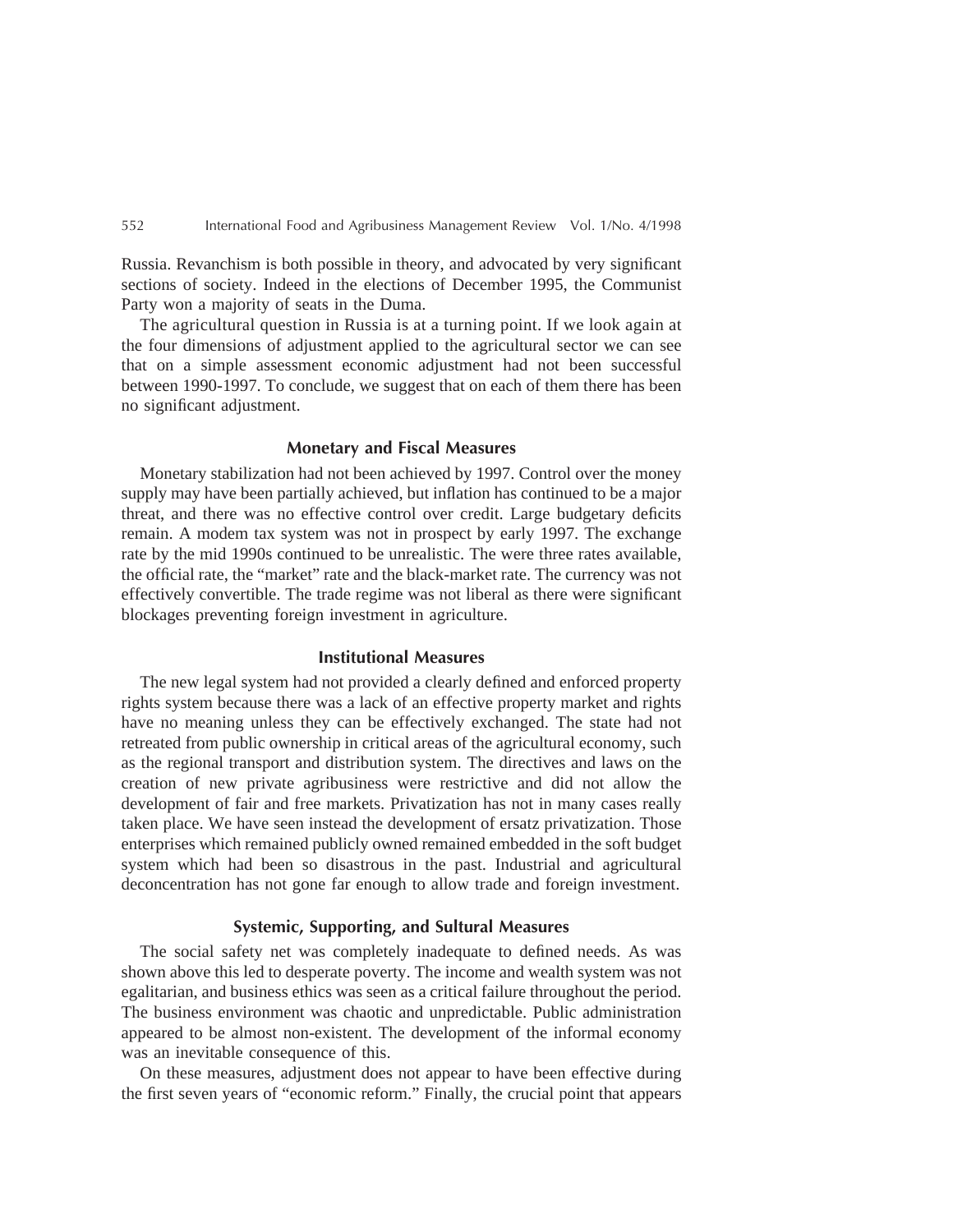to have escaped the attention of economists both in the west and those directly advising the Russian government has been the need to take time to change the "mind set" of the population. It can be suggested that it would take generations to develop an understanding of how a market is understood in the west. To have even attempted the "shock therapy" approach, without preparing the population and providing a meaningful support system is illogical. A market could never have been developed without such assistance. In any case, it could be argued that it would be inappropriate, as the Russian culture, social and political environment is such that no blueprint could possibly be successfully brought to bear on a system so fixed. What is now slowly developing is something quite different. Russian society is creating for itself a Russian interpretation of what a market economy is, which will almost certainly be unique in its configuration.

## **REFERENCES**

- Aslund, A. 1994. *Economic Transformation in Russia*. London: Pinter Publishers.
- Bobyliv, S. and B. Libert. 1994. Prospects for agricultural and environmental policy integration in Russia. Pp. in *Agriculture and the Environment in the Transition to a Market Economy*. Paris: OECD.
- Brooks, K. and Z. Lerman. 1994. *Land Reform and Farm Restructuring in Russia*. Washington, D.C.: The World Bank.
- Crane, K. 1991. "Property Rights Reform: Hungarian Country Study. Pp. in H. Blommestein and M. Marrese, eds., *Transformation of Planned Economies*. Paris: OECD.
- Dhanji, F. et al. 1991. "Summary of the Conference." Pp. in P. Marer and S. Zewhini, eds., *The Transition to a Market Economy Vol. 1*. Paris: OECD.
- Ellman, M. 1993. "General Aspects of Transition." Pp. in P. H. Admiraal, ed., *Economic Transition in Eastern Europe*. Oxford: Blackwell.
- Garvilescu, D. 1993. Romania facing the European agrifood integration: The shock of transition. Agricultural Development and Transition. Vilth EAAE Congress, Contributed Papers, Volume F. Stresa, Italy. pp. l5–28.
- Hristova, M. and N. Maddock. 1993. "Private Agriculture in Eastern Europe." *Food Policy, 18*, 429–462.
- Nellis, J. 1995. Dangers of dirigisme. Transition. The World Bank, Washington. D.C. Vol 6, No. 9–10, Sept.–Oct. 1995. pp 12–14.
- OECD. 1991. *Transformation of Planned Economies Vol. I and II*. Paris: OECD.
- Pockley, B. P. 1993. *Agriculture in the New Russian Federation*. London: AGRA EUROPE .
- Sachs, J. 1995. Old myths about Poland's reforms die hard. Transition. The World Bank, Washington D.C. Vol. 6, No. 11–12, Nov.–Dec. 1995. 11–12.
- Schmitt, G. 1993. "Why Collectivization of Agriculture in Socialist Countries has Failed: A Transaction Cost Approach. Pp. 143–160 in C. Csaki and Y. Kislev, eds., *Agricultural Cooperatives in Transition*. Boulder, Colorado: Westview Press.
- Trandafilov, R. and V. Ivonova-Gidikova. 1993. "Reform and Market Adjustment of the Bulgarian Agricultural Sector." In *Agricultural Development and Transition*. VIlth EAAE Congress, Contributed Papers, Volume F. Stresa, Italy, 15–28.
- Tulin, D. 1995. The IMF and the World Bank prevents what? Transition. The World Bank, Washington D.C. Vol. 6, No. 9–10, Sept.–Oct. 1995. 11–12.